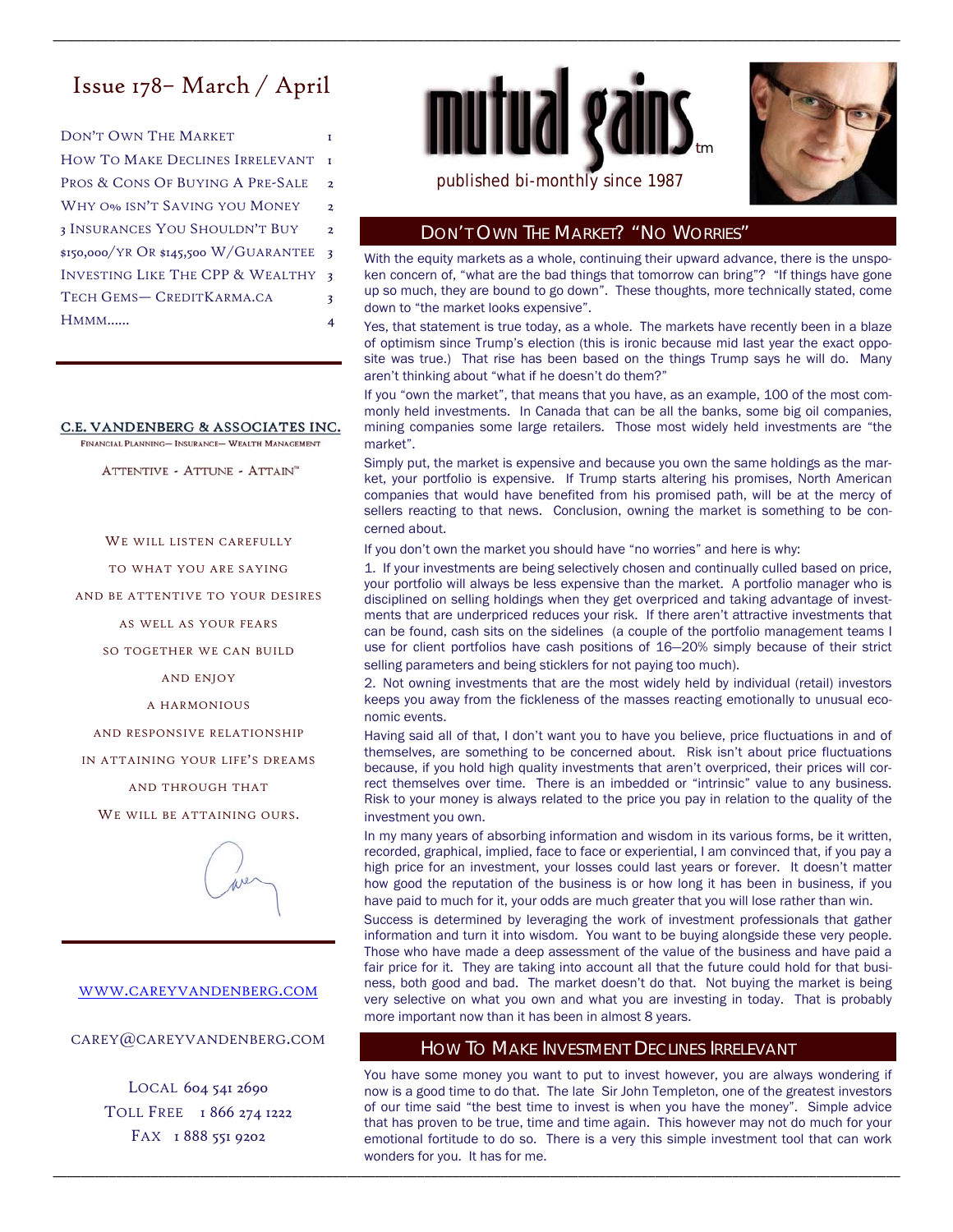#### Page 2

To the right is a chart showing an investment of \$2,000 (~\$28,000 in 2017 dollars) made at the absolute worst time to invest in the past 93 years, that being September 1929. This was just before the largest stock market decline in history, the Great Depression and then World War II.

In 1929 most people were euphorically climbing over others to invest in anything they could so investing  $\frac{3}{5}$ monthly probably would have been shunned however, spreading that investment, in monthly contributions, over the next 15 years would have produced a very healthy, approximately 7% per year return. Those investing at the peak would finally have got back to breaking even, 15 years later.



Lump Sum vs. Dollar-Cost Averaging

If today, you are concerned about investing cash simply because, for the most part, "the market" has risen steadily since 2009, setting up a monthly investment of the cash you have at hand now, in a pro-

fessionally managed portfolio, is the surest and safest way to take the risk out of the market decline you are fearful of. Using the power of "dollar cost averaging", that inevitable future market decline, should it come tomorrow, several months or a few years from now, along with the daily ups and downs, will make it all work to your advantage.

\_\_\_\_\_\_\_\_\_\_\_\_\_\_\_\_\_\_\_\_\_\_\_\_\_\_\_\_\_\_\_\_\_\_\_\_\_\_\_\_\_\_\_\_\_\_\_\_\_\_\_\_\_\_\_\_\_\_\_\_\_\_\_\_\_\_\_\_\_\_\_\_\_\_\_\_\_\_\_\_\_\_\_\_\_\_\_\_\_\_\_\_\_\_\_\_\_\_\_\_\_\_\_\_\_\_\_\_\_\_\_\_\_\_\_\_\_\_\_\_\_

#### THE PROS & CON'S OF BUYING A PRE-SALE

Buying a condo or a vacation property before it is actually built can be lucrative however it also is fraught with risks. First the "Pros":

- Buying new means an extensive warranty on the building.
- You are only required to put up a small portion of the purchase price. Before you take possession (assuming you don't sell it before it is completed), you won't have to make mortgage payments.
- If prices rise, between the time you enter into an agreement to buy the "pre-sale" and the time the property is finished being built, you have made some money.

Some of the risks include:

- A downtrend in the local economy and softening of real estate prices, which could include an overbuilding of properties just like yours.
- Higher interest rates which means it could cost you much more on a monthly basis should you choose or be forced to keep it. The latter of which could happen if interest rates make mortgage payments too high for potential purchasers.
- If prices fall, the bank will only give you a mortgage based on what the current prices are, not for what you originally agreed to buy it for.
- Completion dates are always estimates. Delays can be several months to well over a year.
- What you thought you were buying can be changed by the developer. This includes finishes and layout. They can make the unit smaller without any changes to your agreement. If you don't close within the developer's usually very short closing time (often 7—10 days), you could be in breach of contract and could lose your down payment.

In BC, there is no set or prescribed pre-sale contract. These are written by the developer's lawyers and thus the terms are in their favour. So, should you choose to go ahead with this kind of purchase it is highly recommended you do so with your own Realtor and Lawyer.

### WHY 0% FINANCING ISN'T SAVING YOU MONEY

As far as I can remember, car loans used to be 5 years maximum. Today, they can be 7 years or longer. For virtually every new client that comes on board, I point out a way to eliminate car financing. If you are in a car loan already, the best thing you could do is, once that car loan has been paid off, to continue those payments into what I call a "Deferred Expenses Account". This is a separate account I recommend for future car purchases, trips, home expenses like roofs, furnaces etc. When you reach the point of having to deal with that expense, you have the cash on hand.

The reason why this is so important is because, there is a cost to finance a car. This is despite the attractive sounding 0% financing carrot car dealers like to hang in front of you. I'm not going to go into the details of "non-stackable" cash rebates however, it is within this rebate mechanism that auto manufacturers use, through their dealers, to make paying cash for a car, more advantageous.

With 0% financing you probably can't have all of the rebates auto makers give to reduce a car's stated sticker price. Your "rebate" is your O% financing. Sometimes there aren't any rebates to begin with. If so, there is probably a sticker price for the 0% financing and a sticker price for paying cash. Work out the the 0% financing against what you would get if you borrowed from your own borrowing facilities (ie Line Of Credit) so you could get the lower sticker price. In the end, you'll be better off financially, and if you are truly paying with cash, using money from your "Deferred Expenses Account", you'll be better off psychologically as well.

# 3 INSURANCES YOU SHOULDN'T BUY

Mortgage Life or Disability Insurance—this is when you get a mortgage and the bank (lender) is asking if you want insurance to cover that debt and the payments. Making sure you can make your mortgage payments is important however, when you get life and / or disability insurance, you should always get your own coverage, in a policy that you control. It's better and most often, it's cheaper too.

Extended Warranties— these are most often on electronics however you can buy them on a car as well. According to Consumer Reports, 97% of TV's never have a problem so why pay a relatively large percentage of your purchase price, extra for that "just in case" event?

\_\_\_\_\_\_\_\_\_\_\_\_\_\_\_\_\_\_\_\_\_\_\_\_\_\_\_\_\_\_\_\_\_\_\_\_\_\_\_\_\_\_\_\_\_\_\_\_\_\_\_\_\_\_\_\_\_\_\_\_\_\_\_\_\_\_\_\_\_\_\_\_\_\_\_\_\_\_\_\_\_\_\_\_\_\_\_\_\_\_\_\_\_\_\_\_\_\_\_\_\_\_\_\_\_\_\_\_\_\_\_\_\_\_\_\_\_\_\_\_\_ Pet Insurance— Everyone who has these policies makes claims on them so, what you are paying in premiums will probably average out higher than what it would cost if you paid the pet expenses as they come up. Same applies to dental insurance that you have to pay for, yourself.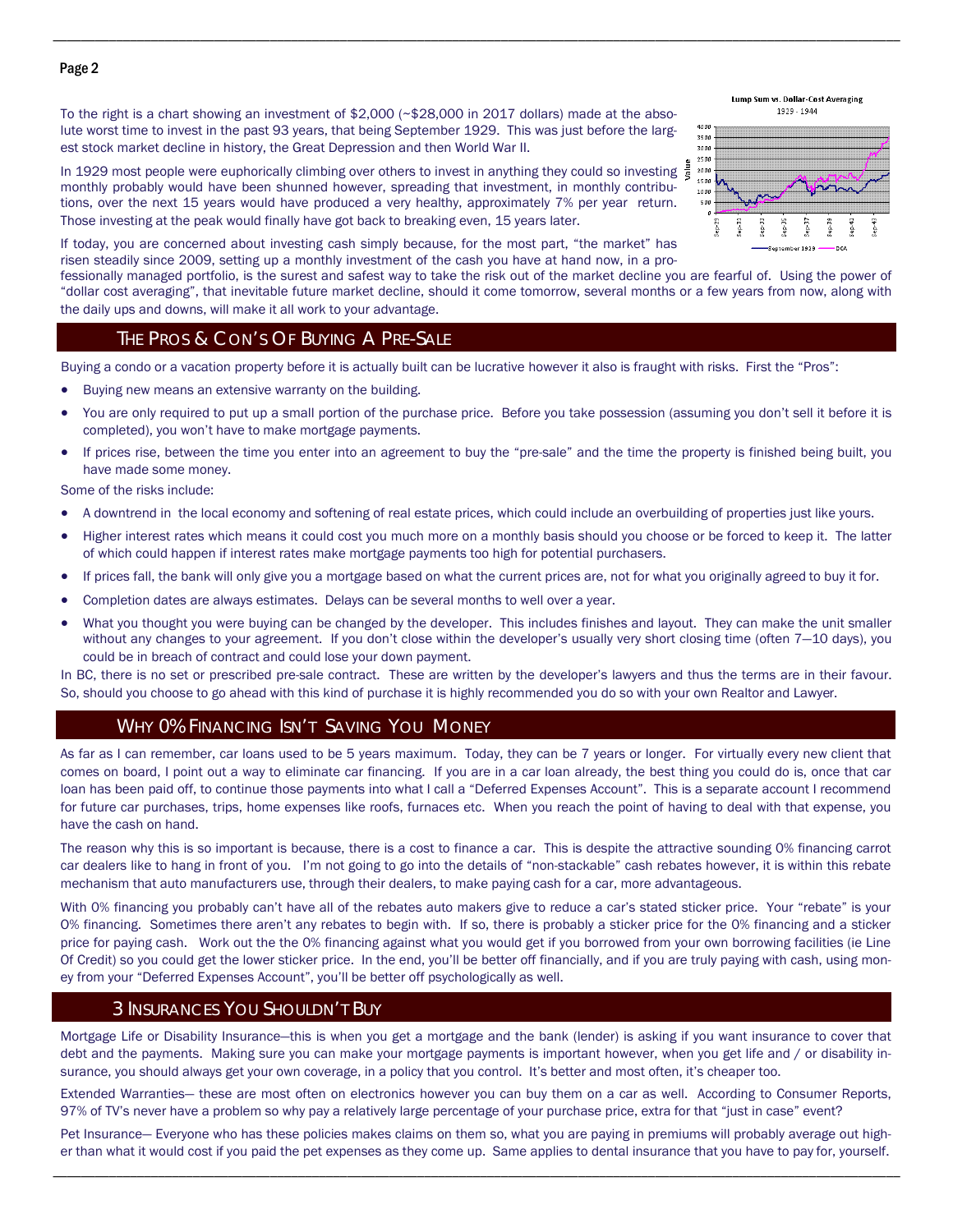# \$150,000 / YEAR OR \$145,500 WITH A GUARANTEE?

You are self employed and take in relatively high income. Your family loves the lifestyle your income gives however, if for some unforeseen circumstance, you can't work, particularly for a long period of time, what happens? If you were an employee of a company you would probably have insurance to cover you in case of such an event. You however, as a self employed person, may not have given much thought to that risk, and the ramifications. When you do, you are reluctant to add another expense to all the others you are personally responsible for.

\_\_\_\_\_\_\_\_\_\_\_\_\_\_\_\_\_\_\_\_\_\_\_\_\_\_\_\_\_\_\_\_\_\_\_\_\_\_\_\_\_\_\_\_\_\_\_\_\_\_\_\_\_\_\_\_\_\_\_\_\_\_\_\_\_\_\_\_\_\_\_\_\_\_\_\_\_\_\_\_\_\_\_\_\_\_\_\_\_\_\_\_\_\_\_\_\_\_\_\_\_\_\_\_\_\_\_\_\_\_\_\_\_\_\_\_\_\_\_\_\_

Ask yourself this. Would you rather earn your \$150,000 / year with no guarantees or would earning \$145,500 with a guarantee that no matter what happens to your health, you will still earn \$145,500 / year, until you are 65? I'm guessing you'd probably want to hedge your bet because, betting is what you are doing with not having "income replacement" insurance (aka disability insurance).

That isn't the end of your choices however. You can make it even more attractive. With disability insurance, you can add a "Return Of Premium" rider. This means that, if you don't make a claim for 8 years, 50% of what you paid is refunded to you. Should the 8 years after that, be just as good for you health wise, you will get another 50% refund of what you paid for the insurance, and so on.

Interruption of your income earning ability is the biggest financial risk you and your family, faces. Although most people think life insurance is more important, the likelihood of not being able to work and earn an income, is multiple times higher than on you dying prematurely. Picture how your days would be like, and the family dynamics, if you couldn't work. Now, add to that the fact that your family doesn't have your income coming in. I think you know what you need to do... now.

#### INVESTING LIKE CPP AND THE WEALTHY WITH PRIVATE INVESTMENTS

Most holdings inside a RRSPs, TFSAs and the like are in investments that are publicly traded. Most of the capitalization in companies around the world are held through public ownership of shares or bonds of these companies. Being publicly traded, if you want to buy, you can do so quickly and easily. Selling works exactly the same.

There is a large segment of the investing world that many people don't have access to simply, aren't even aware of. These are referred broadly to "private investments", those that aren't bought and sold by the masses on a daily basis. Many high net worth investors and even our own Canada Pension Plan are investing in private investments because of the very healthy, steady returns investments in this space, can provide. Examples include:

Real Estate Investing— Buy and own income producing property (office and multi-family) or simply to act as a lender to a developer, using the land as security for the loan or mortgage.

Factoring— Fulfilling the need for a business to be paid right away, rather than to wait the common 90 days before they will receive their money from the business they sold good or services to.

Venture Capital— Investing in a business that is a start up or is relatively small and its business viability, unproven. The people that started the business have usually tapped out their own resources and the banks see them as too risky to lend to. Investors with cash come along side and invest with the originators of the business, hoping for a big payoff should the business thrive.

Royalties— The most common in this area, within Canada, are energy related investments which can provide an ongoing royalty income.

The amount of investment required to participate in any of these areas is very often between \$1 to \$10 million dollars. This is too big for the average person and too small for most of the big money, institutional investors and banks. This is because of the investment's complexity and the due diligence required, which translates into a longer period of time before the money can be put to work. There are however many investment firms that specialize in these alternative investment areas, pooling together smaller investment dollars, to take advantage of opportunities in these sectors.

# THE ONLY FINANCE BOOK YOU NEED TO READ (AND LIVE OUT)

I've read a number of finance books over the years. I can't recall them all however, one that I continue to recommend to anyone who asks what money book they should read and I tell them without hesitation, "The Millionaire Next Door" written by Thomas Stanley. This is a book on financial fundamentals, which are traits and habits that the most financially successful individuals have in common. These include:

- You aren't what you drive. The wealthy don't drive expensive cars. 90% of the people that do generally have an inordinate amount of their wealth tied up in looking wealthy by buying things that depreciate (or spending their monthly income making monthly payments).
- Spending time that will provide the best ROI (Return On Investment). An example is given of someone spending an inordinate amount of time negotiating down every nickel he could on a very high end car, one that he should probably not have bought in the first place.
- Paying as little tax as possible. Most of the highest income earners often don't look close enough at their biggest expense, their income tax and because of it, they are sabotaging their wealth creation. Not so with the millionaire next door.

These don't take special talent, simply a change in lifestyle, the biggest part of which is introspection on what you tie your identity to.

# TECH GEMS— CREDITKARMA.CA

Everyone should know how they are viewed by lenders, should they want to borrow money. Doing this through CreditKarma.ca is a good way to do it. This site is linked with TransUnion, so once you input some personal info. it will give you your credit score plus, it will give you a list of who you have any borrowing capability through, as well as current balances. The one caveat about this site is that it asks you for your Social Insurance Number. CreditKarma.com has been around in the US for years (1 in 5 Americans use it) so that shouldn't be a concern. If however, if you don't want to input your SIN and all you want is your credit score, use **Borrowell.com** . It's 100% Canadian and pulls its data from Equifax. Some large Canadian companies use it, 1 of which I'm affiliated with as an Investment Advisor.

\_\_\_\_\_\_\_\_\_\_\_\_\_\_\_\_\_\_\_\_\_\_\_\_\_\_\_\_\_\_\_\_\_\_\_\_\_\_\_\_\_\_\_\_\_\_\_\_\_\_\_\_\_\_\_\_\_\_\_\_\_\_\_\_\_\_\_\_\_\_\_\_\_\_\_\_\_\_\_\_\_\_\_\_\_\_\_\_\_\_\_\_\_\_\_\_\_\_\_\_\_\_\_\_\_\_\_\_\_\_\_\_\_\_\_\_\_\_\_\_\_